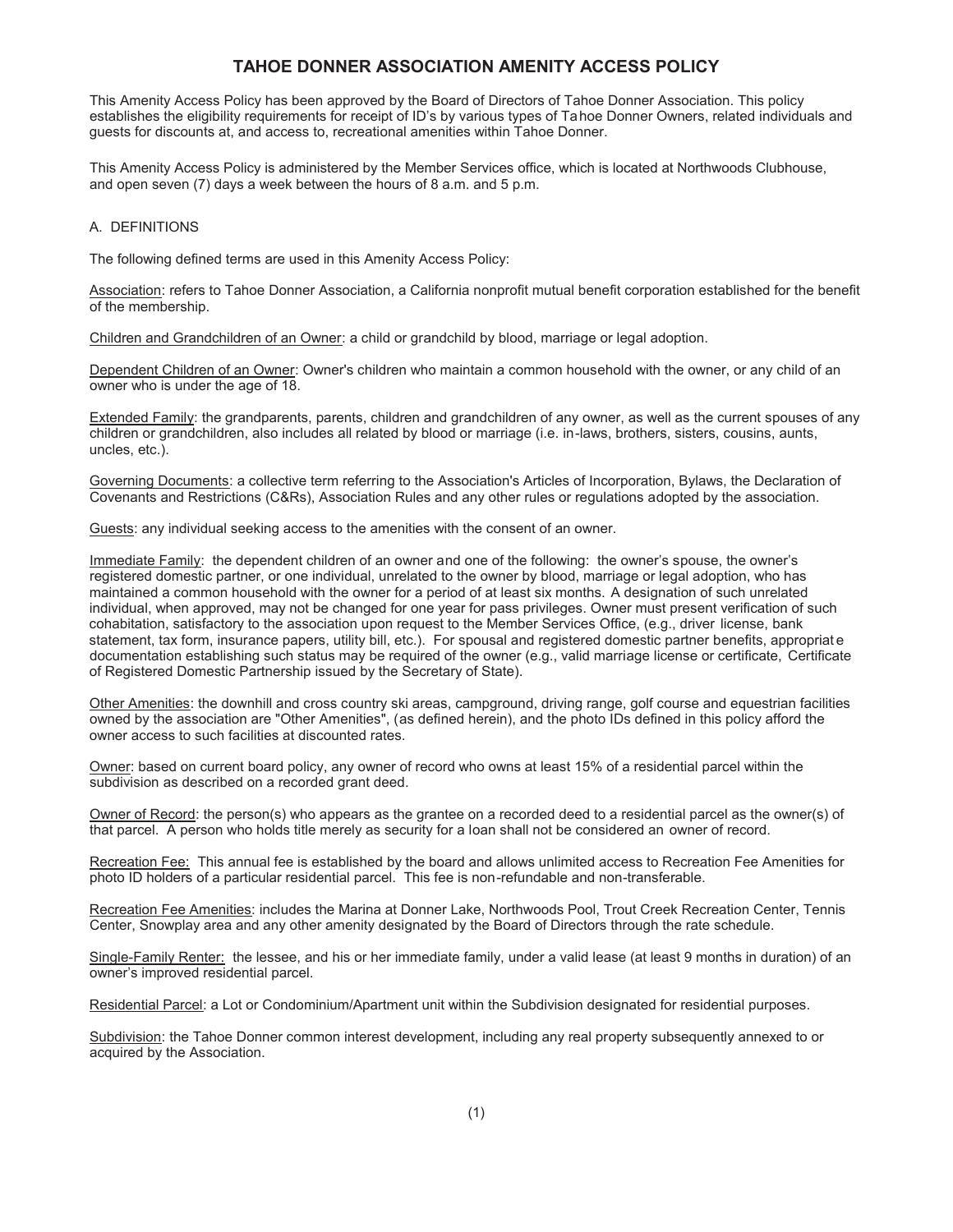Rate Schedule: the rate schedule for use of all Tahoe Donner amenities is adopted and published annually by the Board of Directors.

## B. PROPERTY OWNER PHOTO IDS

1. General. Except as qualified in paragraphs 3-7 below, the following general rules apply to Photo IDs:

(a) Each residential parcel shall be allotted a maximum of four (4) photo IDs at no charge to the owner and shall entitle the holder to discounts at the other amenities, as established annually by the Board of Directors, until the qualifying property is sold.

(b) At the beginning of each budget year, the Board of Directors will establish a recreation fee for property owner use of the recreation fee amenities. Payment of this fee will entitle the photo ID holder on the lot unlimited access to the recreation fee amenities and discounts at the other amenities as outlined in B1 (a) above. This recreation fee is valid for the recreation period for which it is purchased on that particular parcel until the property is sold. Current photo ID holders who do not wish to pay the recreation fee may pay a daily fee for access to recreation fee amenities.

(c) The issuance of photo IDs is limited to owners of residential parcels and members of their immediate family and extended family. This does not apply to multi-parcel owners as described in B4 and owners who relinquish their rights to tenants in B7.

2. Additional Photo IDs. If the immediate/extended family of an owner consists of more than four (4) persons, the owner shall be entitled to purchase up to four additional photo IDs for their immediate/extended family members at the rate established by the current rate schedule. Any photo ID's issued to children of immediate family members, 6 and under, shall be free of charge and will not be counted as part of the four-IDs-per-parcel allotment specified in paragraph 1, above. In order to obtain an ID card for these children, a birth certificate must be provided to the Member Services office to prove the immediate family relationship. Children of owners under the age of seven (7) shall not be required to have photo IDs in their possession and shall have an unrestricted right of entry to the recreation fee amenities provided the child is accompanied by an adult. (subject to paragraph D1, below).

3. Multiple Owners of a Single Residential Parcel. As specified in paragraph B1, above, only four (4) no-charge Photo ID passes shall be issued with respect to any single residential parcel. When a residential parcel is owned by more than one person or couple, the owners of record of the residential parcel must designate the recipients of the parcel's four (4) allotted no-charge photo IDs. Other owners on that residential parcel and their immediate/extended family may use the transferable guest cards or may purchase up to four additional photo IDs at the rate established by the current rate schedule.

4. Multi-Parcel Owners. A multi-parcel owner (an owner of more than one residential parcel) is entitled to four (4) photo IDs multiplied by the number of residential parcels owned, with the criteria for issuance being the same as set forth in paragraphs B1 (a-c) and B2 above. Regardless of how many residential parcels are owned by an owner, only one set of photo IDs will be issued per owner. For example, an individual owner of record of three residential parcels would be entitled to a total of twelve (12) photo IDs at no charge, with two (2) IDs in this case, going to a husband and wife and ten (10) photo IDs available for distribution to immediate and extended family members. However, if the same owner has only six (6) persons in his or her immediate or extended family, photo IDs will not be issued in excess of the number of eligible persons.

5. Partnerships and Corporations. Partnerships and corporations which are the owners of record of a residential parcel may receive up to four (4) photo IDs for each residential parcel owned. The entity-owner must designate, on corporate stationary, which of its officers, directors or partners will receive the four (4) photo IDs. Such designated individuals shall be entitled to purchase additional photo IDs for their immediate/extended family members up to a total of four per parcel. These additional four passes may be purchased at rates established by the current rate schedule and in accordance with B2.

6. Trusts. Trusts or trustees which are the owner of record of a residential parcel may receive up to four (4) photo IDs. The Trustee must designate in writing the names of the individuals entitled to receive IDs under the trust. Such designated individuals shall be entitled to purchase additional photo IDs for their immediate/extended family members up to a total of four per parcel. These additional four passes may be purchased at rates established by the current rate schedule and in accordance with B2. A trust document may be required for verification of the identity of the trustee(s).

7. Issuance of Photo IDs to Single-Family Renters. The four photo IDs issued to an owner pursuant to paragraph B1, above, may be relinquished to a single-family renter of the owner's improved residential parcel upon written request of the owner and presentation to the association of a lease which has a term of not less than nine (9) consecutive months. All outstanding photo IDs and transferable guest cards issued to an owner or his or her immediate or extended family with respect to a leased residential parcel, must be returned to the association's Member Services Office before new photo Ids and transferable guest cards will be issued to a qualified renter/family or a per card fee per the rate schedule will be charged prior to issuing new photo IDs on this property. Similarly, photo IDs and transferable guest cards issued to any long term renter/family must be relinquished to the Member Services Office if the owner wishes to regain his or her photo ID privileges upon expiration of the lease period. The right to assign photo ID privileges to a qualified renter/family shall be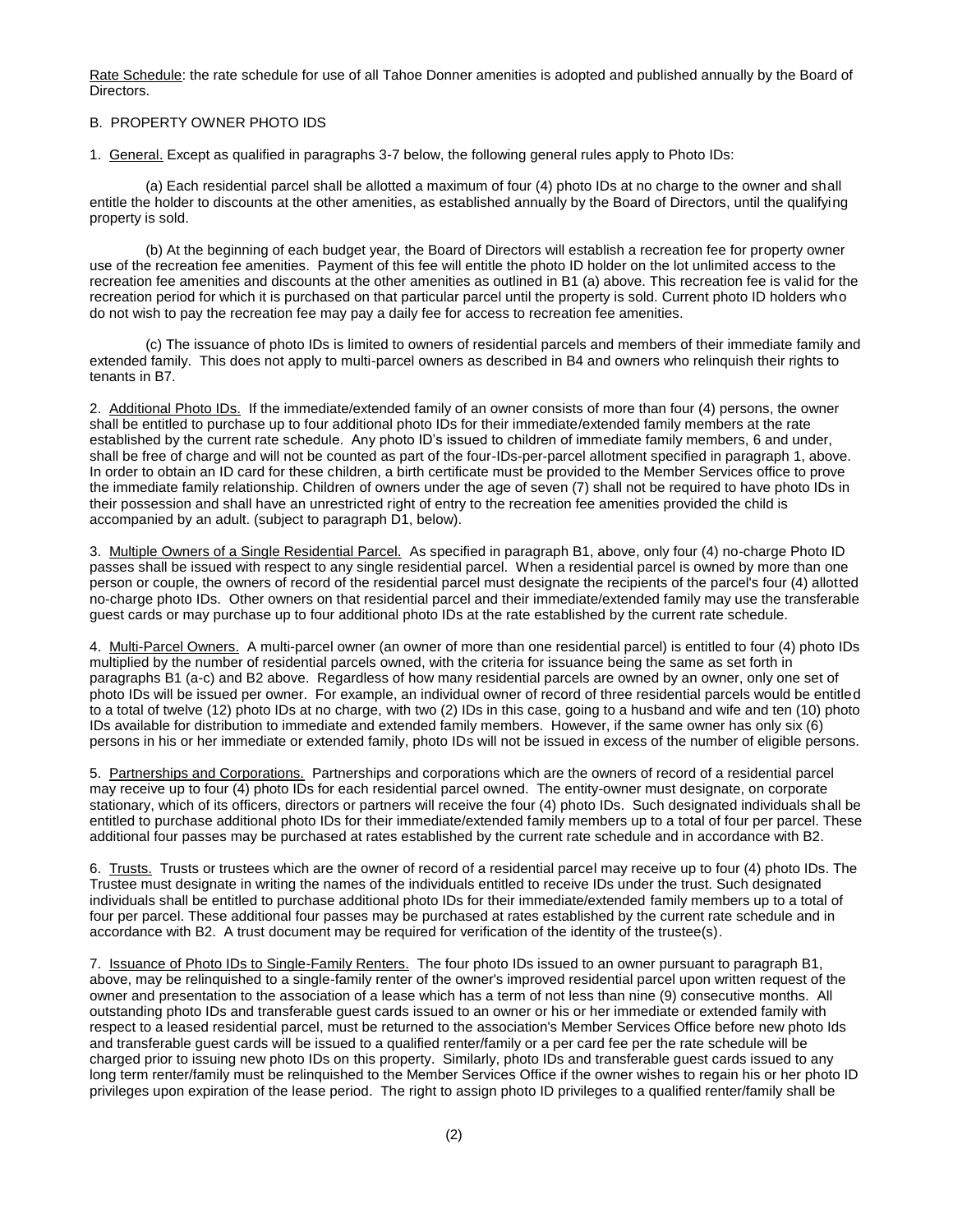enjoyed by partnership, corporate and trust owners of record, subject to the limitation on the total number of photo IDs to which the residential parcel is entitled pursuant to paragraphs B5 and B6, above.

8. Term. All photo IDs are valid until such time that the property is sold (see B9 below) or rented to a qualified renter/family pursuant to paragraph B7, above. Designated photo ID holders may be changed upon presenting existing IDs at the start of the recreation fee year or when the association re-issues photo IDs.

9. Sale of Residential Parcels. Upon the sale of a residential parcel, photo IDs can be issued to the new owners of the residential parcel and their immediate or extended family as provided in paragraphs B1 and B2, above. The photo Ids for the seller and family will be null and void in relationship to the sold property.

10. Amenity Use Privileges. All photo ID holders are subject to all applicable association rules (see paragraph D6, below).

11. Restriction on Transfer. Photo IDs remain the property of the association and are only assigned to the person to whom the ID is issued, subject to the provisions of this policy. Photo IDs may not be utilized by, or transferred to, any other person. Fees for purchase of any photo IDs that are purchased by an owner in accordance with paragraphs B2 and B3 above are non-refundable.

12. Attendants for Disabled Owners. Subject to all other provisions of this policy, where an owner's reasonable use of an amenity is only possible with the assistance of an attendant, that attendant will be permitted access without charge for the purpose of providing such assistance. The association may require satisfactory documentation regarding any claimed disability and the status of the attendant.

13. Foreign Exchange Students. Subject to all other provisions of this policy, a bona fide high school foreign exchange student, who is not contractually bound to provide any services to his/her host family, will be treated, for the purposes of amenity access, as a dependent child of the owner's family while residing with them under the exchange program. The association may require satisfactory documentation regarding the child's relationship with the family.

#### C. RECREATION FEE AMENITIES: USE OF POOLS, TENNIS COURTS, MARINA, AND TROUT CREEK REC. CENTER

1. Transferable Guest Card - Privileges. Each property is entitled to up to two (2) transferable guest cards, entitling guests/owners access to the recreation fee amenities as outlined below. The transferable guest cards entitle the holder to access to swimming pools, tennis courts, marina or Trout Creek Rec. Center according to the daily rate schedule established by the Board of Directors. Up to four (4) guests may gain access to the recreation fee amenities on a single transferable card and four (4) per card at the golf course. It is the responsibility of the owner(s) to obtain the transferable guest cards for their guests. Long-term renters (lease of 9 months and longer) may also receive the transferable guest cards upon completion and presentation of requisite forms available at the Association's Member Services Office. These cards will be identified to a specific residential parcel and do not require the user to be accompanied to an amenity by a photo ID holder. It is intended for these transferable guest cards to be used by bona fide property owners, guests or renters. Any abuse may subject the owner to disciplinary actions.

2. General Rules Applicable to All Transferable Guest Cards. The following general rules shall apply to the use and enjoyment of these cards:

- (a) Transferable guest cards are valid until the property on which they are assigned is sold or transferred.
- (b) No temporary replacement cards will be issued if an Amenity Access Card is forgotten, lost or stolen.
- (c) Owner(s) or designated persons of a property may replace a lost or stolen transferable card for a fee, which is established by the current rate schedule.
- (d) Holders of transferable cards may get discounts at the ski areas and golf course at Tahoe Donner.

## D. GENERAL RULES APPLICABLE TO AMENITY USE

1. Use of Facilities by Minor Children. Children under the age of 10 will not be allowed to use, or have access to, any association amenities without direct adult supervision. Some amenities have different age requirements. See Association Rules.

2. Personal Injury and Property Damage. Amenity users assume all risk of personal injury to themselves, their family members and guests and for loss of, or damage to, the personal property of any such person, and hereby agree that the Association, its management, staff or any agent shall not be responsible for any loss or injury sustained by the owner, dependent children, immediate or extended family member or guest of the owner. The association rules may require the execution of further waivers of liability as a condition to Amenity use.